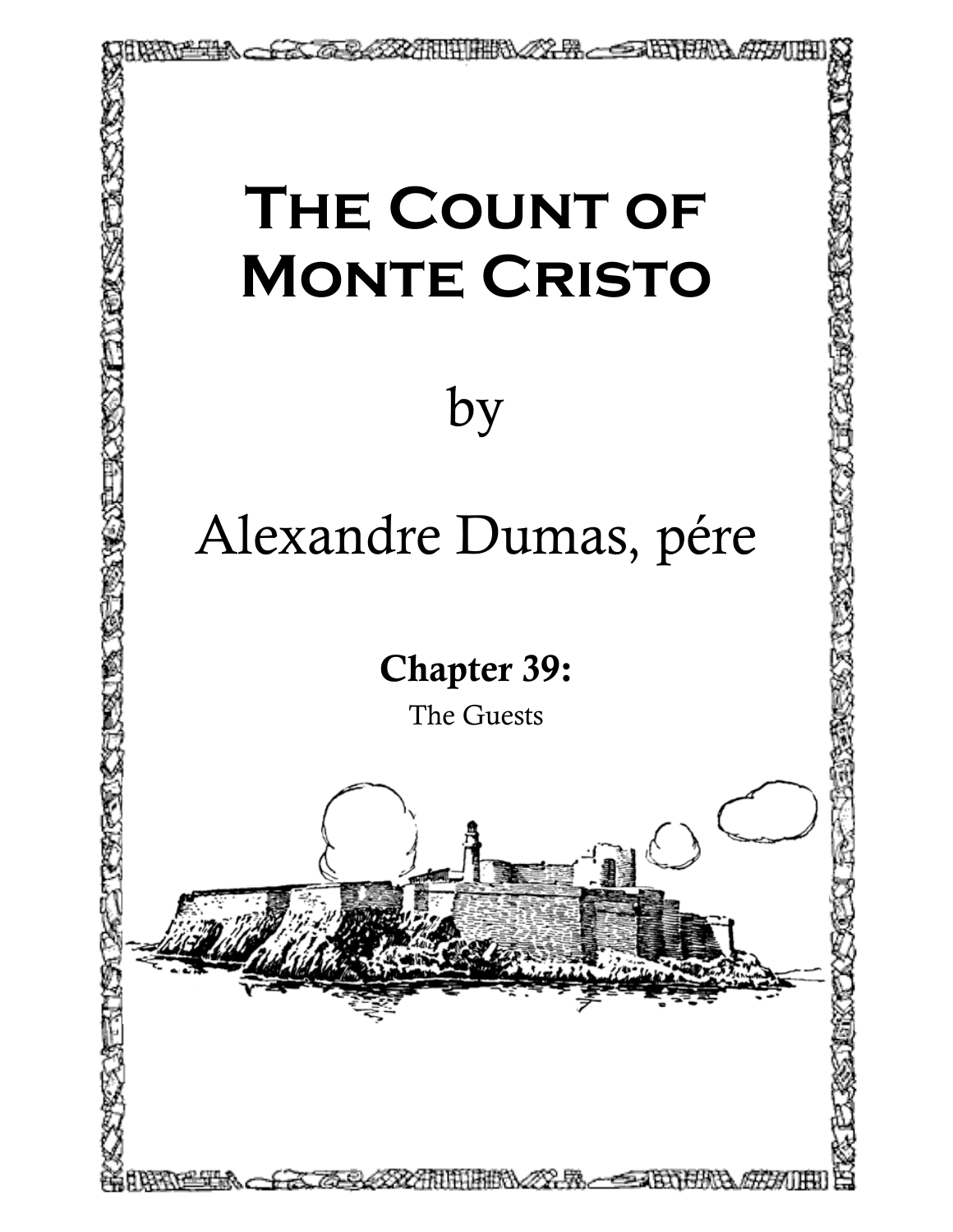In the house in the Rue du Helder, where Albert had invited the Count of Monte Cristo, everything was being prepared on the morning of the 21st of May to do honor to the occasion. Albert de Morcerf inhabited a pavilion situated at the corner of a large court, and directly opposite another building, in which were the servants' apartments. Two windows only of the pavilion faced the street; three other windows looked into the court, and two at the back into the garden. Between the court and the garden, built in the heavy style of the imperial architecture, was the large and fashionable dwelling of the Count and Countess of Morcerf. A high wall surrounded the whole of the hotel, surmounted at intervals by vases filled with flowers, and broken in the centre by a large gate of gilded iron, which served as the carriage entrance. A small door, close to the lodge of the concierge, gave ingress and egress to the servants and masters when they were on foot.

It was easy to discover that the delicate care of a mother, unwilling to part from her son, and yet aware that a young man of the viscount's age required the full exercise of his liberty, had chosen this habitation for Albert. There were not lacking, however, evidences of what we may call the intelligent egoism of a youth who is charmed with the indolent, careless life of an only son, and who lives as it were in a gilded cage. By means of the two windows looking into the street, Albert could see all that passed; the sight of what is going on is necessary to young men, who always want to see the world traverse their horizon, even if that horizon is only a public thoroughfare. Then, should anything appear to merit a more minute examination, Albert de Morcerf could follow up his researches by means of a small gate, similar to that close to the concierge's door, and which merits a particular description. It was a little entrance that seemed never to have been opened since the house was built, so entirely was it covered with dust and dirt; but the well–oiled hinges and locks told quite another story. This door was a mockery to the concierge, from whose vigilance and jurisdiction it was free, and, like that famous portal in the "Arabian Nights," opening at the "Sesame" of Ali Baba, it was wont to swing backward at a cabalistic word or a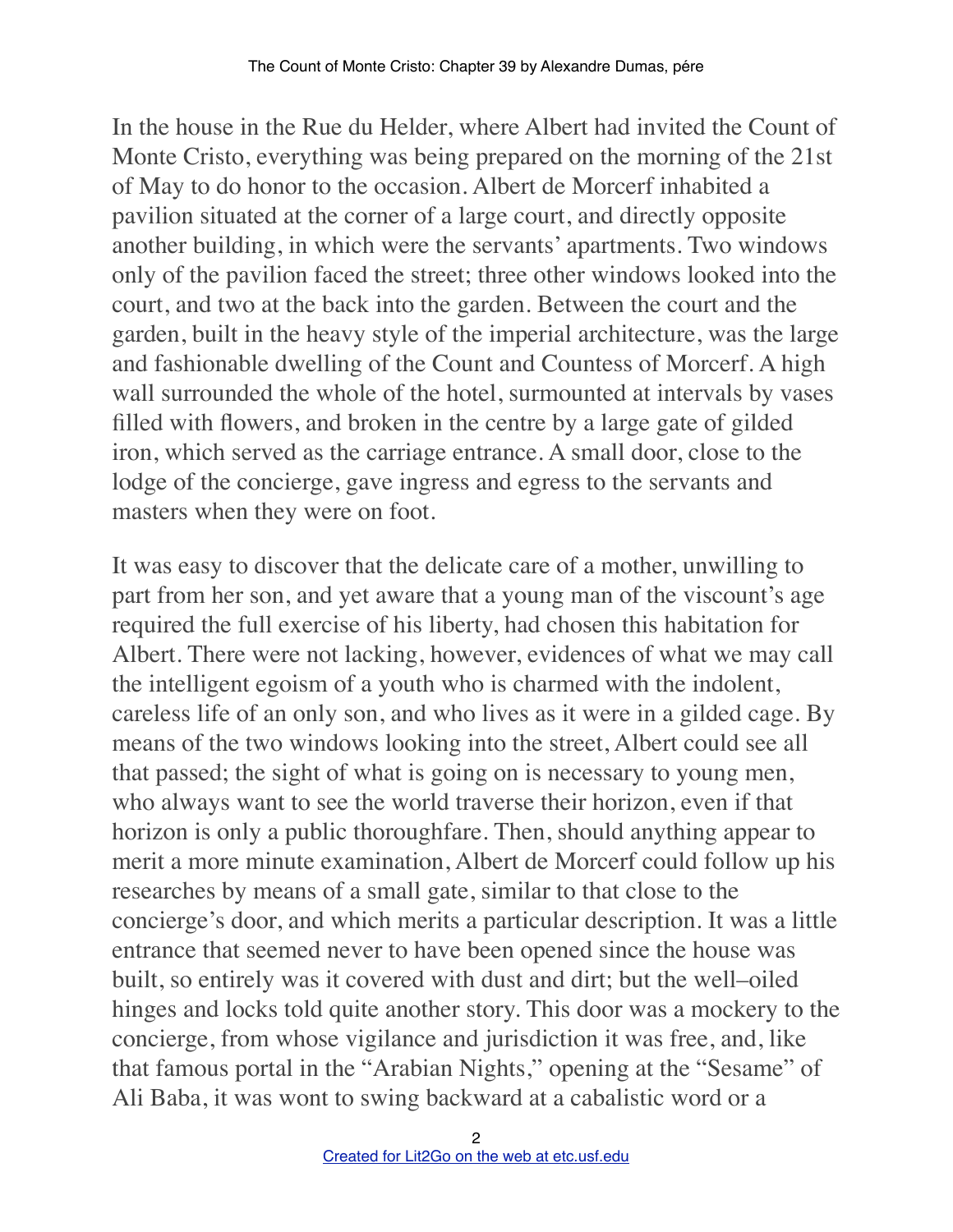concerted tap from without from the sweetest voices or whitest fingers in the world. At the end of a long corridor, with which the door communicated, and which formed the ante–chamber, was, on the right, Albert's breakfast–room, looking into the court, and on the left the salon, looking into the garden. Shrubs and creeping plants covered the windows, and hid from the garden and court these two apartments, the only rooms into which, as they were on the ground–floor, the prying eyes of the curious could penetrate. On the floor above were similar rooms, with the addition of a third, formed out of the ante–chamber; these three rooms were a salon, a boudoir, and a bedroom. The salon down–stairs was only an Algerian divan, for the use of smokers. The boudoir up–stairs communicated with the bed–chamber by an invisible door on the staircase; it was evident that every precaution had been taken. Above this floor was a large atelier, which had been increased in size by pulling down the partitions—a pandemonium, in which the artist and the dandy strove for preeminence. There were collected and piled up all Albert's successive caprices, hunting–horns, bass–viols, flutes—a whole orchestra, for Albert had had not a taste but a fancy for music; easels, palettes, brushes, pencils—for music had been succeeded by painting; foils, boxing–gloves, broadswords, and single–sticks—for, following the example of the fashionable young men of the time, Albert de Morcerf cultivated, with far more perseverance than music and drawing, the three arts that complete a dandy's education, i.e., fencing, boxing, and single–stick; and it was here that he received Grisier, Cook, and Charles Leboucher. The rest of the furniture of this privileged apartment consisted of old cabinets, filled with Chinese porcelain and Japanese vases, Lucca della Robbia faience, and Palissy platters; of old arm–chairs, in which perhaps had sat Henry IV. or Sully, Louis XIII. or Richelieu—for two of these arm–chairs, adorned with a carved shield, on which were engraved the fleur–de–lis of France on an azure field evidently came from the Louvre, or, at least, some royal residence. Over these dark and sombre chairs were thrown splendid stuffs, dyed beneath Persia's sun, or woven by the fingers of the women of Calcutta or of Chandernagor. What these stuffs did there, it was impossible to say; they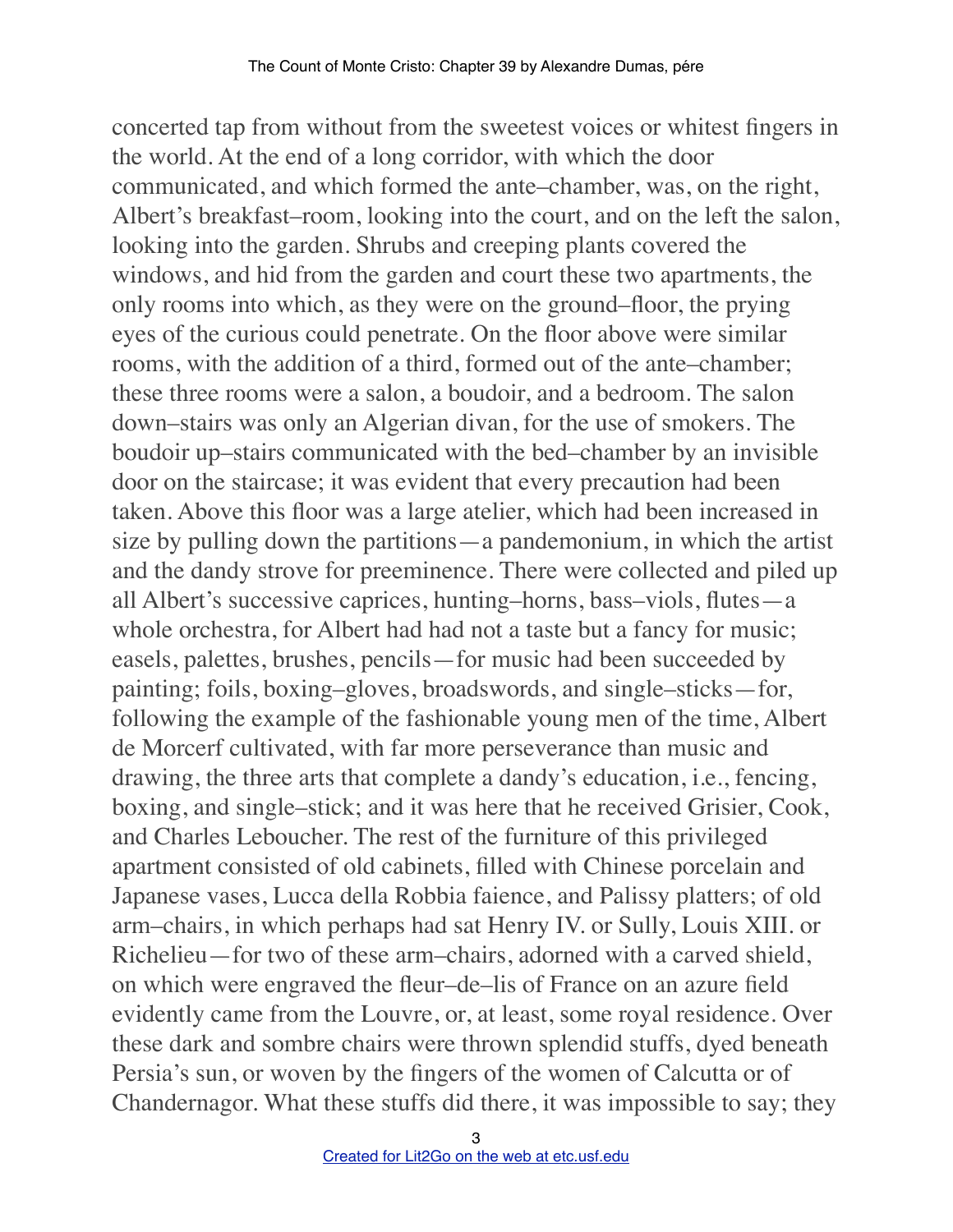awaited, while gratifying the eyes, a destination unknown to their owner himself; in the meantime they filled the place with their golden and silky reflections. In the centre of the room was a Roller and Blanchet "baby grand" piano in rosewood, but holding the potentialities of an orchestra in its narrow and sonorous cavity, and groaning beneath the weight of the chefs–d'oeuvre of Beethoven, Weber, Mozart, Haydn, Gretry, and Porpora. On the walls, over the doors, on the ceiling, were swords, daggers, Malay creeses, maces, battle–axes; gilded, damasked, and inlaid suits of armor; dried plants, minerals, and stuffed birds, their flame–colored wings outspread in motionless flight, and their beaks forever open. This was Albert's favorite lounging place.

However, the morning of the appointment, the young man had established himself in the small salon down–stairs. There, on a table, surrounded at some distance by a large and luxurious divan, every species of tobacco known,—from the yellow tobacco of Petersburg to the black of Sinai, and so on along the scale from Maryland and Porto– Rico, to Latakia,—was exposed in pots of crackled earthenware of which the Dutch are so fond; beside them, in boxes of fragrant wood, were ranged, according to their size and quality, pueros, regalias, havanas, and manillas; and, in an open cabinet, a collection of German pipes, of chibouques, with their amber mouth–pieces ornamented with coral, and of narghiles, with their long tubes of morocco, awaiting the caprice or the sympathy of the smokers. Albert had himself presided at the arrangement, or, rather, the symmetrical derangement, which, after coffee, the guests at a breakfast of modern days love to contemplate through the vapor that escapes from their mouths, and ascends in long and fanciful wreaths to the ceiling. At a quarter to ten, a valet entered; he composed, with a little groom named John, and who only spoke English, all Albert's establishment, although the cook of the hotel was always at his service, and on great occasions the count's chasseur also. This valet, whose name was Germain, and who enjoyed the entire confidence of his young master, held in one hand a number of papers, and in the other a packet of letters, which he gave to Albert. Albert glanced carelessly at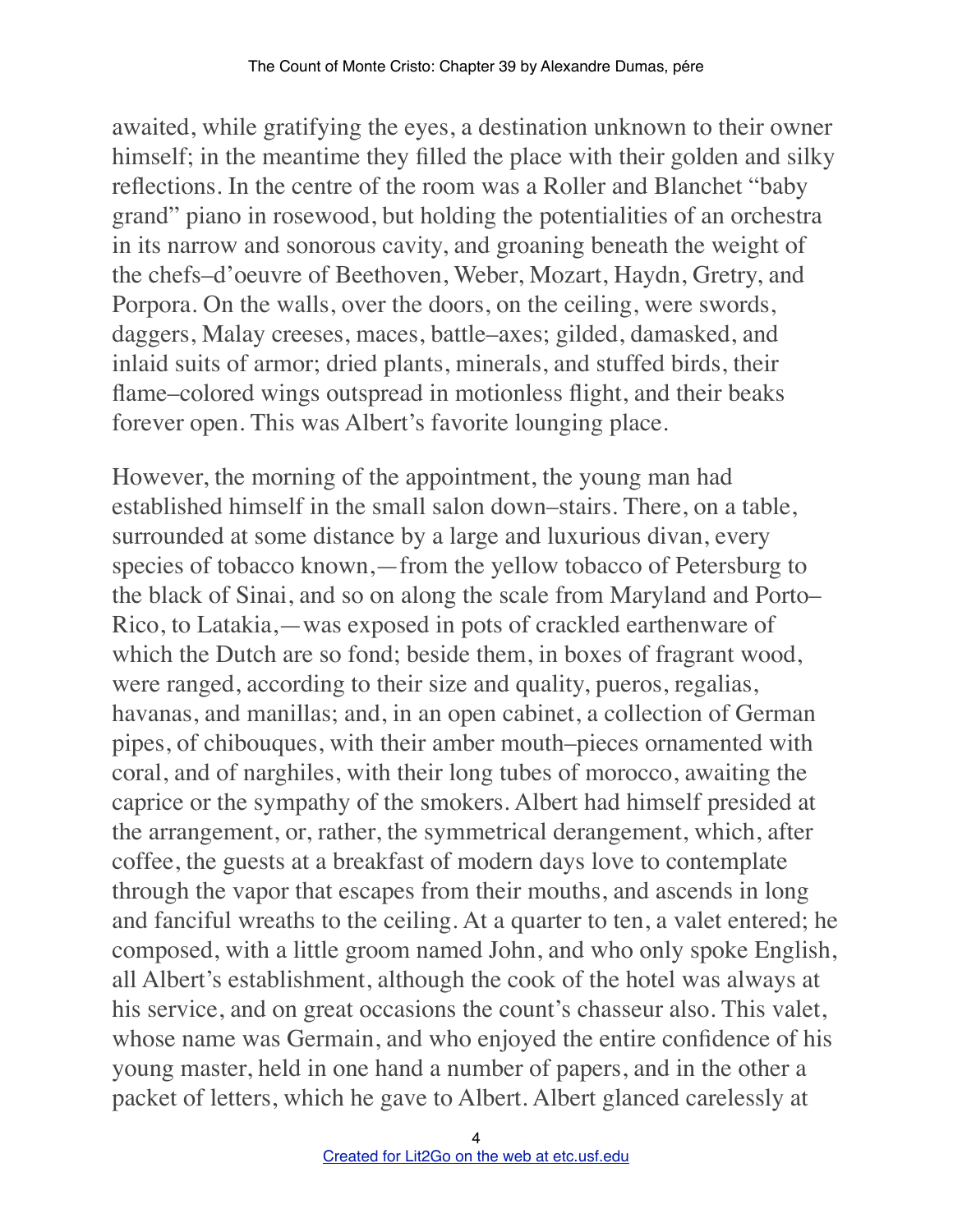the different missives, selected two written in a small and delicate hand, and enclosed in scented envelopes, opened them and perused their contents with some attention. "How did these letters come?" said he.

"One by the post, Madame Danglars' footman left the other."

"Let Madame Danglars know that I accept the place she offers me in her box. Wait; then, during the day, tell Rosa that when I leave the Opera I will sup with her as she wishes. Take her six bottles of different wine— Cyprus, sherry, and Malaga, and a barrel of Ostend oysters; get them at Borel's, and be sure you say they are for me."

"At what o'clock, sir, do you breakfast?"

"What time is it now?"

"A quarter to ten."

"Very well, at half past ten. Debray will, perhaps, be obliged to go to the minister—and besides" (Albert looked at his tablets), "it is the hour I told the count, 21st May, at half past ten; and though I do not much rely upon his promise, I wish to be punctual. Is the countess up yet?"

"If you wish, I will inquire."

"Yes, ask her for one of her liqueur cellarets, mine is incomplete; and tell her I shall have the honor of seeing her about three o'clock, and that I request permission to introduce some one to her." The valet left the room. Albert threw himself on the divan, tore off the cover of two or three of the papers, looked at the theatre announcements, made a face seeing they gave an opera, and not a ballet; hunted vainly amongst the advertisements for a new tooth–powder of which he had heard, and threw down, one after the other, the three leading papers of Paris, muttering, "These papers become more and more stupid every day." A moment after, a carriage stopped before the door, and the servant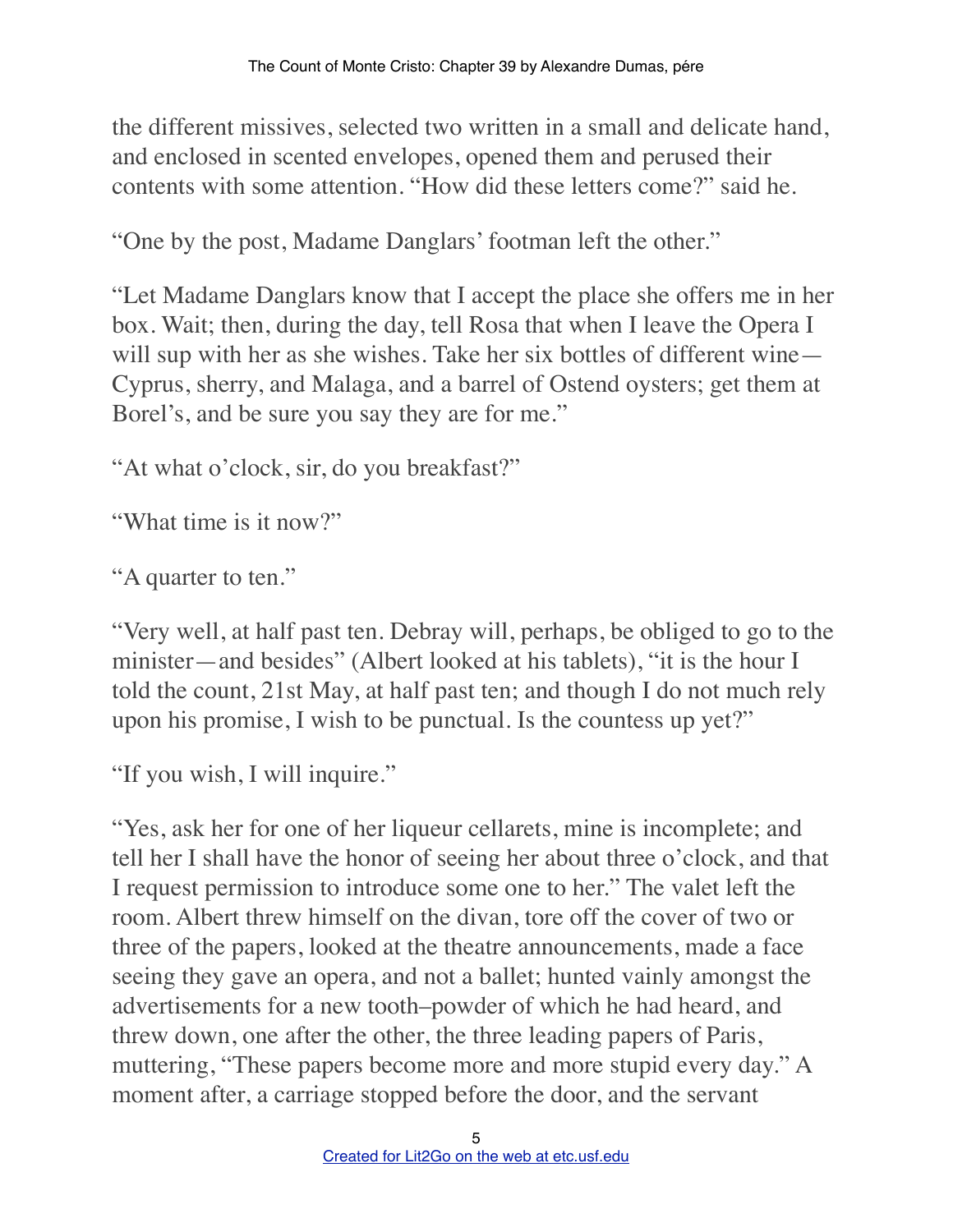announced M. Lucien Debray. A tall young man, with light hair, clear gray eyes, and thin and compressed lips, dressed in a blue coat with beautifully carved gold buttons, a white neckcloth, and a tortoiseshell eye–glass suspended by a silken thread, and which, by an effort of the superciliary and zygomatic muscles, he fixed in his eye, entered, with a half–official air, without smiling or speaking. "Good–morning, Lucien, good–morning," said Albert; "your punctuality really alarms me. What do I say? punctuality! You, whom I expected last, you arrive at five minutes to ten, when the time fixed was half–past! Has the ministry resigned?"

"No, my dear fellow," returned the young man, seating himself on the divan; "reassure yourself; we are tottering always, but we never fall, and I begin to believe that we shall pass into a state of immobility, and then the affairs of the Peninsula will completely consolidate us."

"Ah, true; you drive Don Carlos out of Spain."

"No, no, my dear fellow, do not confound our plans. We take him to the other side of the French frontier, and offer him hospitality at Bourges."

"At Bourges?"

"Yes, he has not much to complain of; Bourges is the capital of Charles VII. Do you not know that all Paris knew it yesterday, and the day before it had already transpired on the Bourse, and M. Danglars (I do not know by what means that man contrives to obtain intelligence as soon as we do) made a million!"

"And you another order, for I see you have a blue ribbon at your button– hole."

"Yes; they sent me the order of Charles III.," returned Debray, carelessly.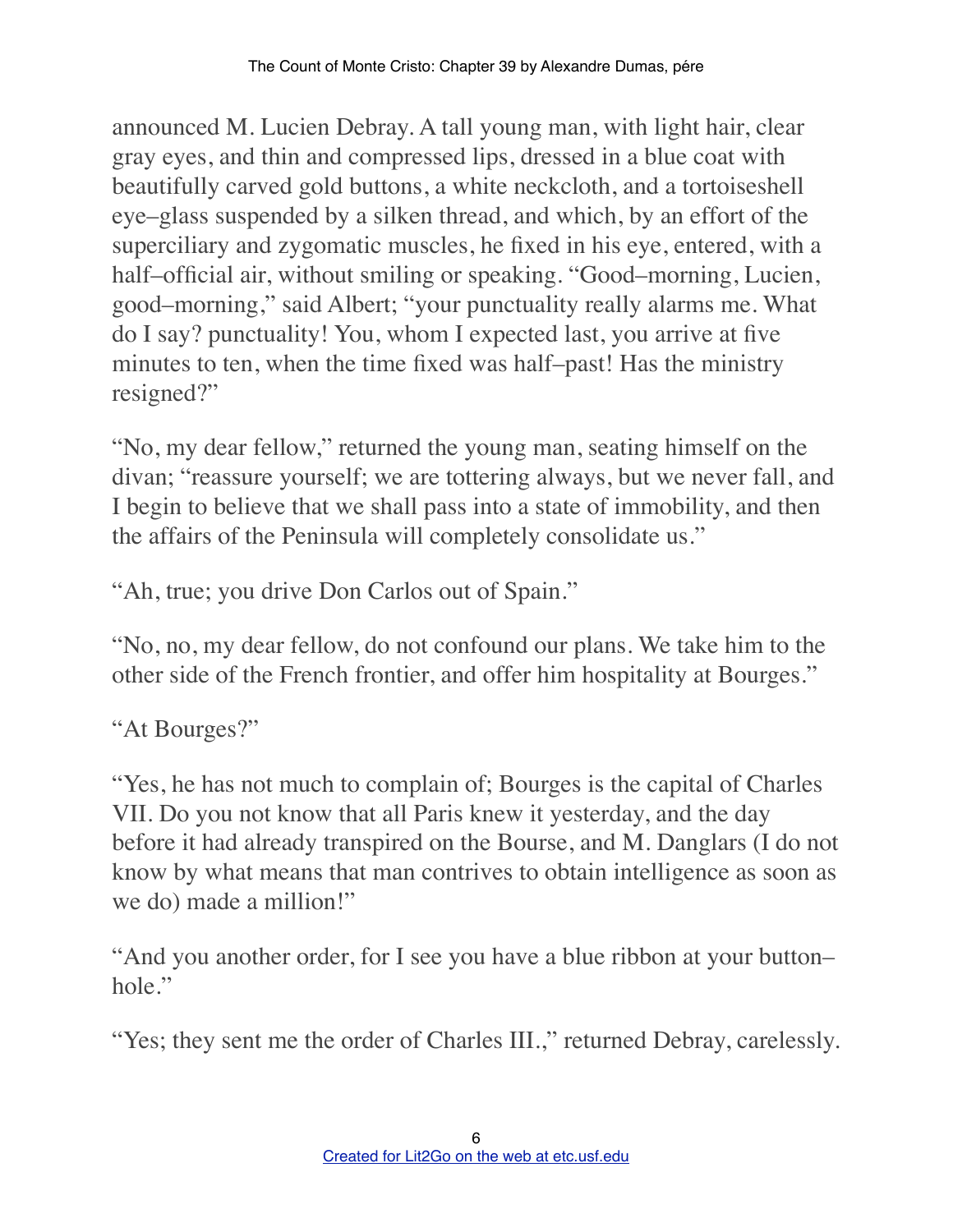"Come, do not affect indifference, but confess you were pleased to have  $it$ "

"Oh, it is very well as a finish to the toilet. It looks very neat on a black coat buttoned up."

"And makes you resemble the Prince of Wales or the Duke of Reichstadt."

"It is for that reason you see me so early."

"Because you have the order of Charles III., and you wish to announce the good news to me?"

"No, because I passed the night writing letters,—five and twenty despatches. I returned home at daybreak, and strove to sleep; but my head ached and I got up to have a ride for an hour. At the Bois de Boulogne, ennui and hunger attacked me at once,—two enemies who rarely accompany each other, and who are yet leagued against me, a sort of Carlo–republican alliance. I then recollected you gave a breakfast this morning, and here I am. I am hungry, feed me; I am bored, amuse me."

"It is my duty as your host," returned Albert, ringing the bell, while Lucien turned over, with his gold–mounted cane, the papers that lay on the table. "Germain, a glass of sherry and a biscuit. In the meantime, my dear Lucien, here are cigars—contraband, of course—try them, and persuade the minister to sell us such instead of poisoning us with cabbage leaves."

"Peste, I will do nothing of the kind; the moment they come from government you would find them execrable. Besides, that does not concern the home but the financial department. Address yourself to M. Humann, section of the indirect contributions, corridor A., No. 26."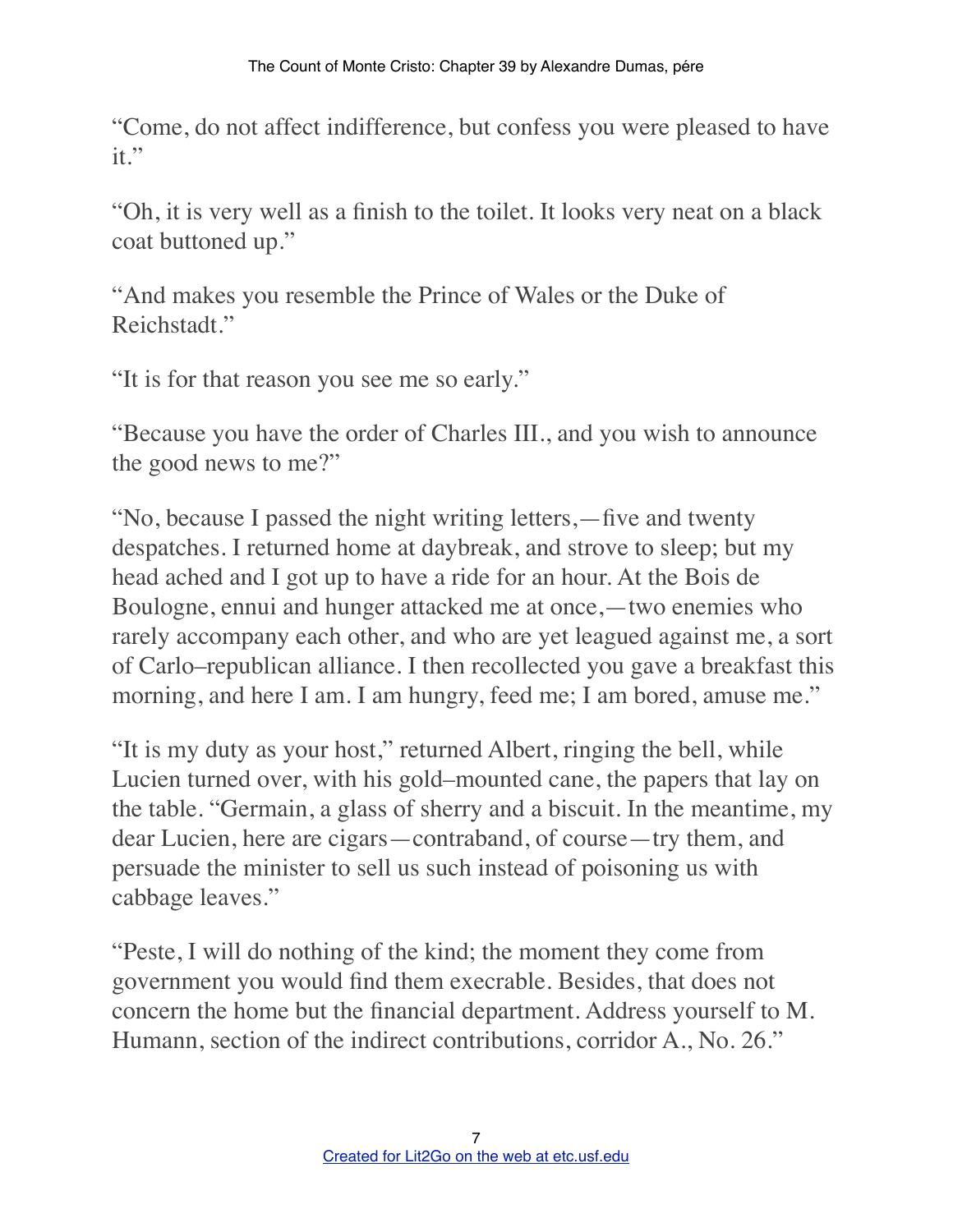"On my word," said Albert, "you astonish me by the extent of your knowledge. Take a cigar."

"Really, my dear Albert," replied Lucien, lighting a manilla at a rose– colored taper that burnt in a beautifully enamelled stand—"how happy you are to have nothing to do. You do not know your own good fortune!"

"And what would you do, my dear diplomatist," replied Morcerf, with a slight degree of irony in his voice, "if you did nothing? What? private secretary to a minister, plunged at once into European cabals and Parisian intrigues; having kings, and, better still, queens, to protect, parties to unite, elections to direct; making more use of your cabinet with your pen and your telegraph than Napoleon did of his battle–fields with his sword and his victories; possessing five and twenty thousand francs a year, besides your place; a horse, for which Chateau–Renaud offered you four hundred louis, and which you would not part with; a tailor who never disappoints you; with the opera, the jockey–club, and other diversions, can you not amuse yourself? Well, I will amuse you."

"How?"

"By introducing to you a new acquaintance."

"A man or a woman?"

"A man."

"I know so many men already."

"But you do not know this man."

"Where does he come from—the end of the world?"

"Farther still, perhaps."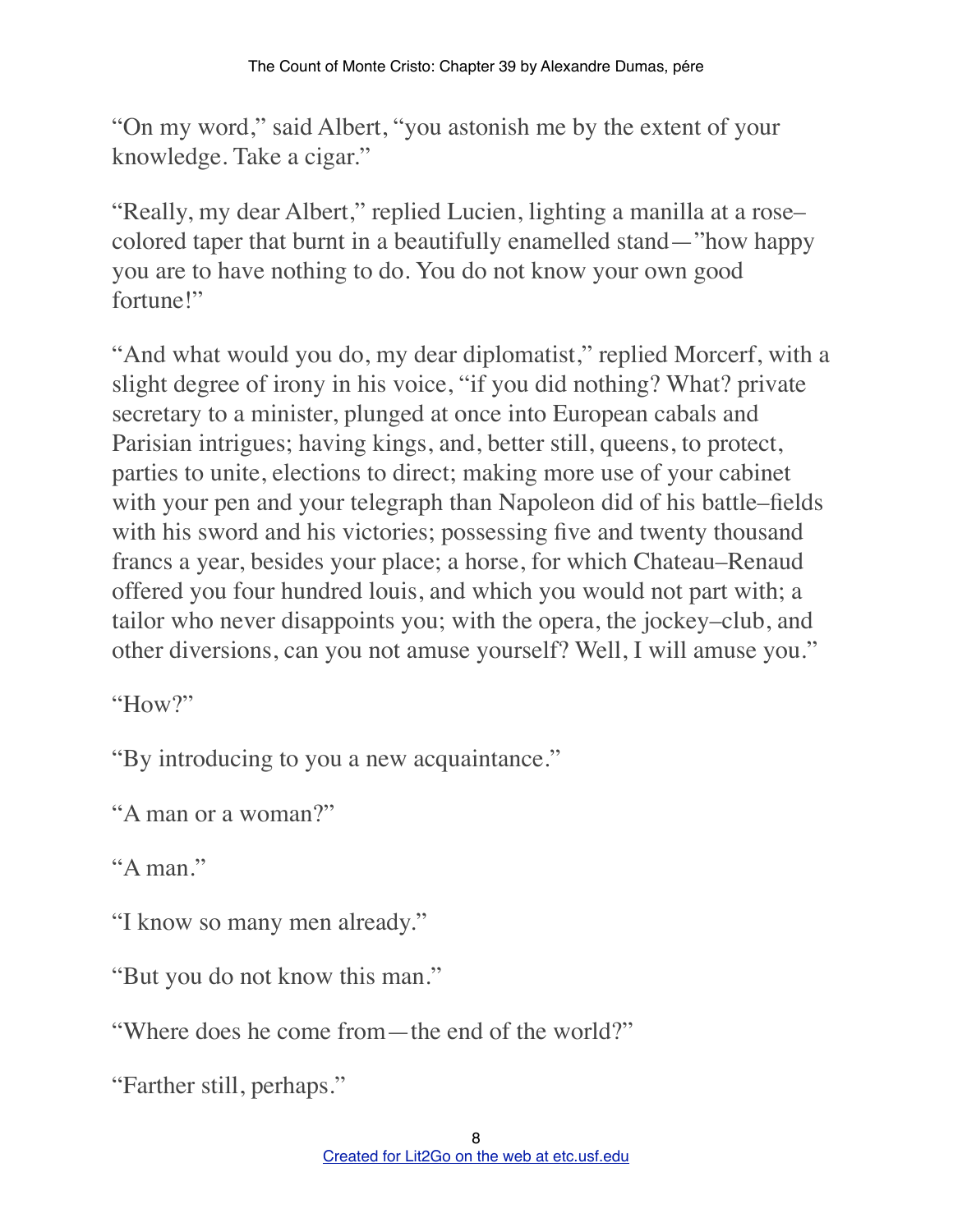"The deuce! I hope he does not bring our breakfast with him."

"Oh, no; our breakfast comes from my father's kitchen. Are you hungry?"

"Humiliating as such a confession is, I am. But I dined at M. de Villefort's, and lawyers always give you very bad dinners. You would think they felt some remorse; did you ever remark that?"

"Ah, depreciate other persons' dinners; you ministers give such splendid ones."

"Yes; but we do not invite people of fashion. If we were not forced to entertain a parcel of country boobies because they think and vote with us, we should never dream of dining at home, I assure you."

"Well, take another glass of sherry and another biscuit."

"Willingly. Your Spanish wine is excellent. You see we were quite right to pacify that country."

"Yes; but Don Carlos?"

"Well, Don Carlos will drink Bordeaux, and in ten years we will marry his son to the little queen."

"You will then obtain the Golden Fleece, if you are still in the ministry."

"I think, Albert, you have adopted the system of feeding me on smoke this morning."

"Well, you must allow it is the best thing for the stomach; but I hear Beauchamp in the next room; you can dispute together, and that will pass away the time."

"About what?"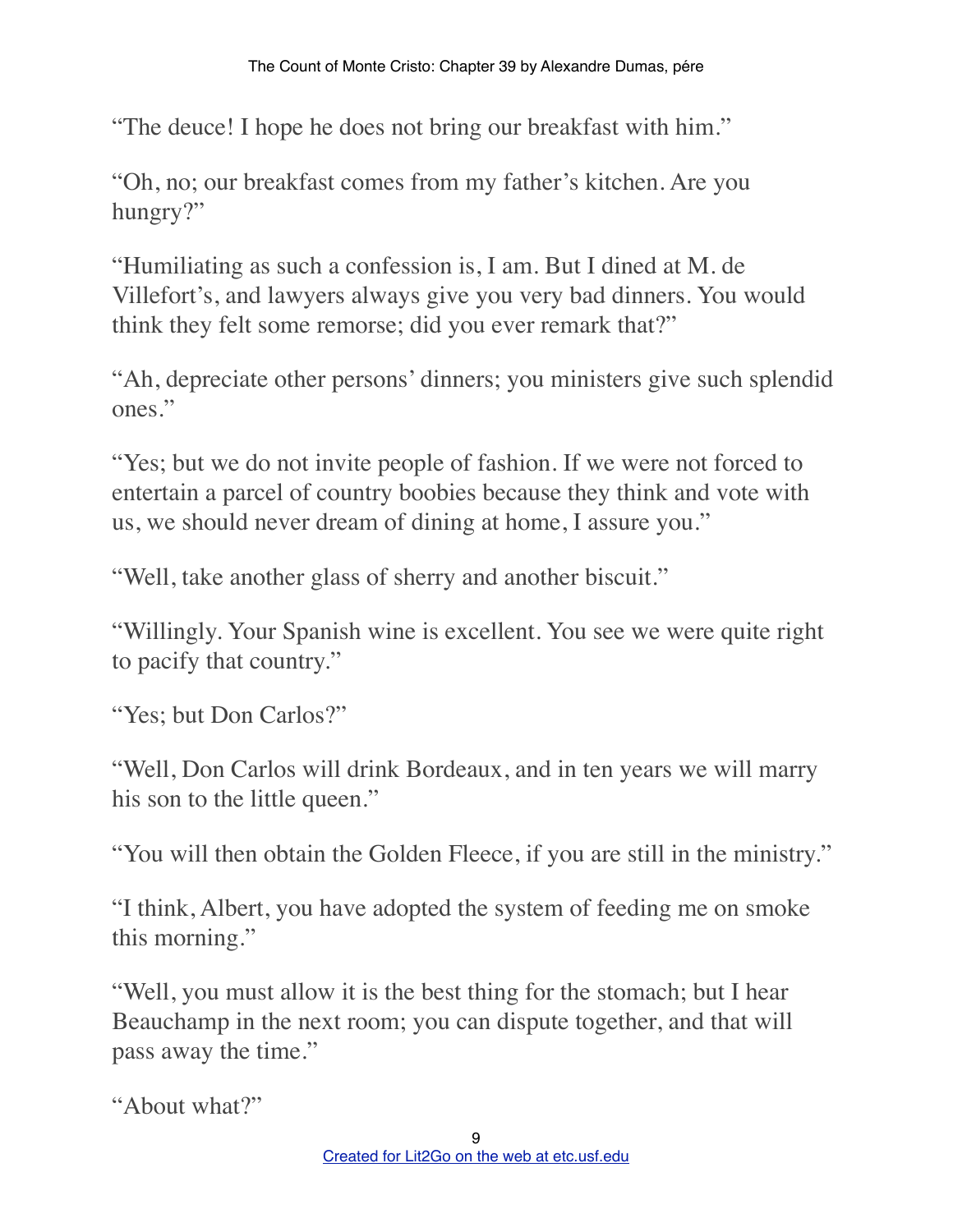"About the papers."

"My dear friend," said Lucien with an air of sovereign contempt, "do I ever read the papers?"

"Then you will dispute the more."

"M. Beauchamp," announced the servant. "Come in, come in," said Albert, rising and advancing to meet the young man. "Here is Debray, who detests you without reading you, so he says."

"He is quite right," returned Beauchamp; "for I criticise him without knowing what he does. Good–day, commander!"

"Ah, you know that already," said the private secretary, smiling and shaking hands with him.

"Pardieu?"

"And what do they say of it in the world?"

"In which world? we have so many worlds in the year of grace 1838."

"In the entire political world, of which you are one of the leaders."

"They say that it is quite fair, and that sowing so much red, you ought to reap a little blue."

"Come, come, that is not bad!" said Lucien. "Why do you not join our party, my dear Beauchamp? With your talents you would make your fortune in three or four years."

"I only await one thing before following your advice; that is, a minister who will hold office for six months. My dear Albert, one word, for I must give poor Lucien a respite. Do we breakfast or dine? I must go to the Chamber, for our life is not an idle one."